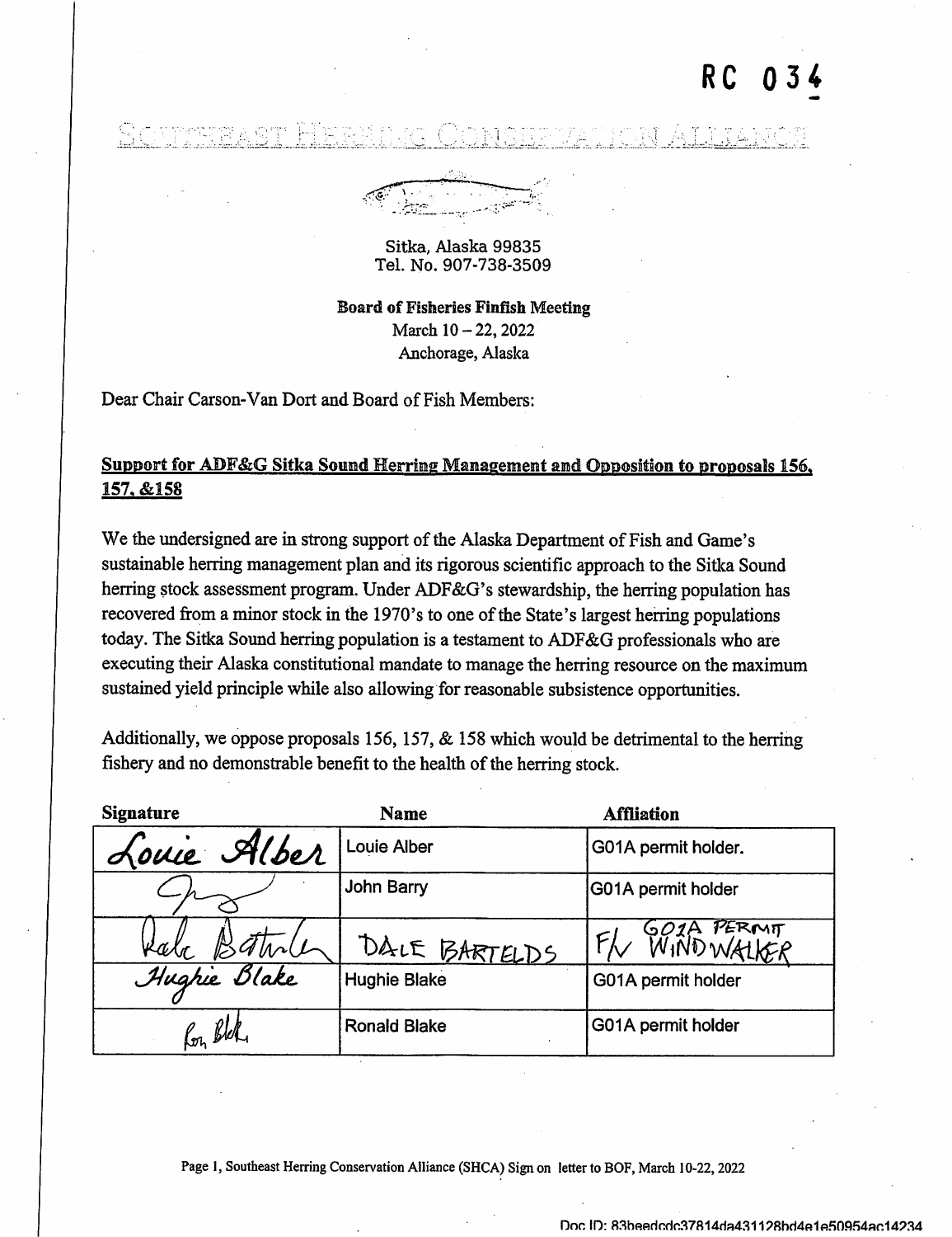|                                     | John Carle                       | GO1A permit holder        |
|-------------------------------------|----------------------------------|---------------------------|
|                                     | <b>Daniel Castle</b>             | GO1A permit holder        |
|                                     | <b>Julianne Curry</b>            | GO1A permit holder        |
|                                     | Clyde Curry                      | GOIA permit holder        |
|                                     | <b>Troy Denkinger</b>            | GO!A permit holder        |
| 26.6                                | Ken Eichner                      | G01A permit holder        |
| Mitchell L Eide<br>Robert E Fellows | Mitchell L Eide                  | G01A permit holder        |
|                                     | Robert E. Fellows                | G01A permit holder        |
| ean Haltiner                        | Dean Haltiner                    | <b>G01A Permit holder</b> |
| Brealley Staynes                    | <b>Bradley Haynes</b>            | G01A permit holder        |
|                                     |                                  |                           |
| Michael Holmstrom                   | Michael Holmstrom                | GO1A permit holder        |
|                                     | Morgan Jones                     | G01A permit holder        |
|                                     | LeRoy Johns                      | G01A permit holder        |
|                                     | <b>Charles Treinen</b>           | Anchorage, AK             |
|                                     | Frank W. Warfel(Wrangell,<br>AK) | F/V Pacific Sea           |
| Charly N. Warfel                    | Kelly R Warren                   | Sitka, Alaska             |
|                                     | <b>Steve Reifenstuhl</b>         | Sitka, AK                 |
|                                     |                                  |                           |
|                                     |                                  |                           |

Page 2, Southeast Herring Conservation Alliance (SHCA) Sign on letter to BOF, March 10-22, 2022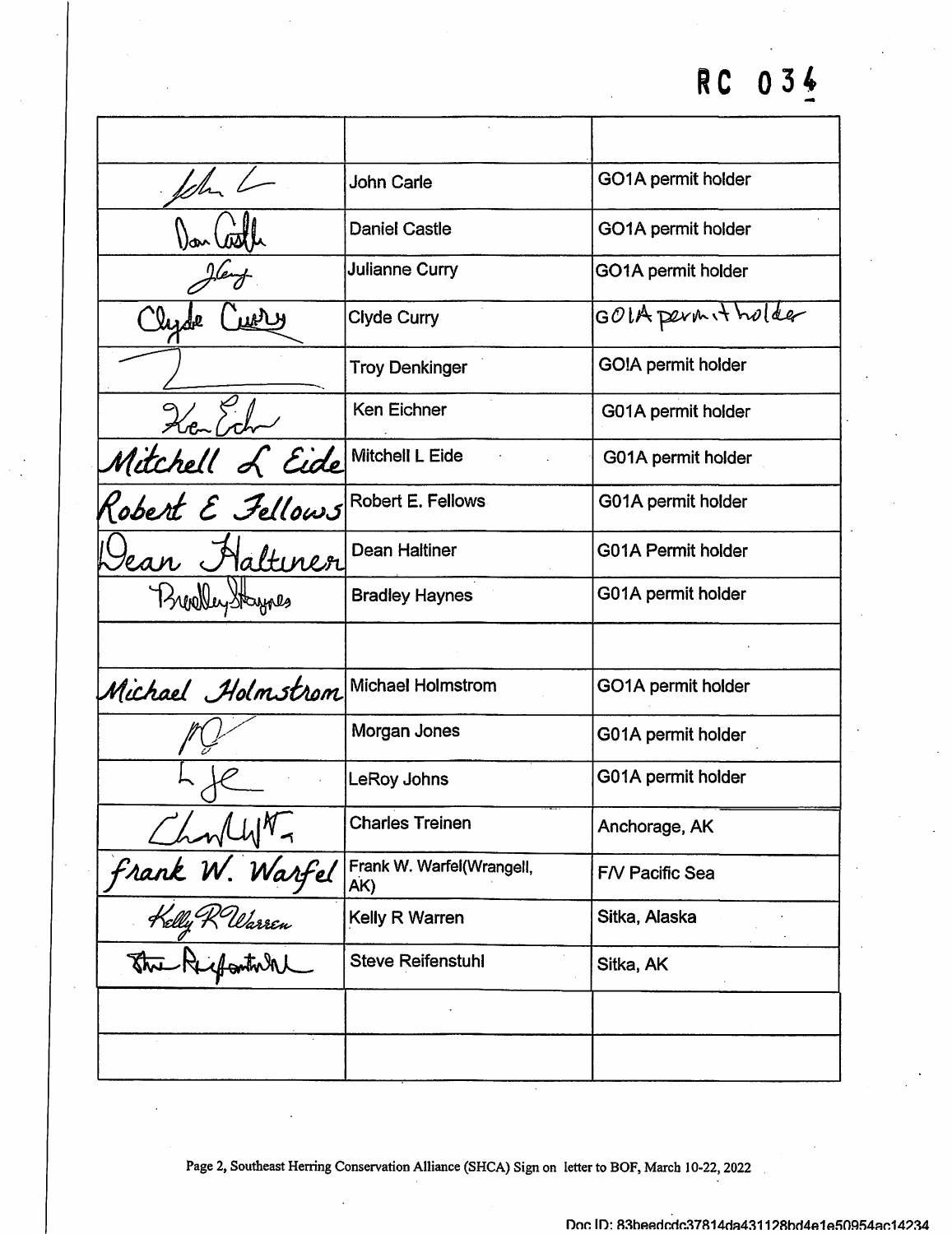RC 0 34



|                                                        | <b>John Carle</b>        | GO1A permit holder                   |
|--------------------------------------------------------|--------------------------|--------------------------------------|
|                                                        | <b>Daniel Castle</b>     | GO1A permit holder                   |
|                                                        | <b>Julianne Curry</b>    | GO1A permit holder                   |
|                                                        | Clyde Curry              | GOIA permit holder<br>original permi |
|                                                        | <b>Troy Denkinger</b>    | GO!A permit holder                   |
| Nitchell L Eide<br>Mitchell L Eide<br>Robert E Fellows | Ken Eichner              | G01A permit holder                   |
|                                                        | Mitchell L Eide          | G01A permit holder                   |
|                                                        | <b>Robert E. Fellows</b> | G01A permit holder                   |
| ean Haltinen                                           | Dean Haltiner            | <b>G01A Permit holder</b>            |
| BreatleyStaynes                                        | <b>Bradley Haynes</b>    | G01A permit holder                   |
|                                                        |                          |                                      |
| Michael Holmstrom                                      | <b>Michael Holmstrom</b> | GO1A permit holder                   |
|                                                        | Morgan Jones             | G01A permit holder                   |
|                                                        | LeRoy Johns              | G01A permit holder                   |
|                                                        |                          |                                      |
|                                                        | James R. Burton          | <b>F/V Cricket</b>                   |
| Victor E. Dones                                        | Victor E. Jones          | F/V Chelsea Dawn (CDV)               |
|                                                        | <b>Kenneth B Jones</b>   | <b>Samani Fisheries LLC</b>          |
|                                                        |                          |                                      |
|                                                        |                          |                                      |

Page<sup>1</sup>, Southeast Herring Conservation Alliance (SHCA) Sign on letter to BOF, March 10-22, 2022

Doc ID: 83beedcdc37814da431128bd4e1e50954ac14234